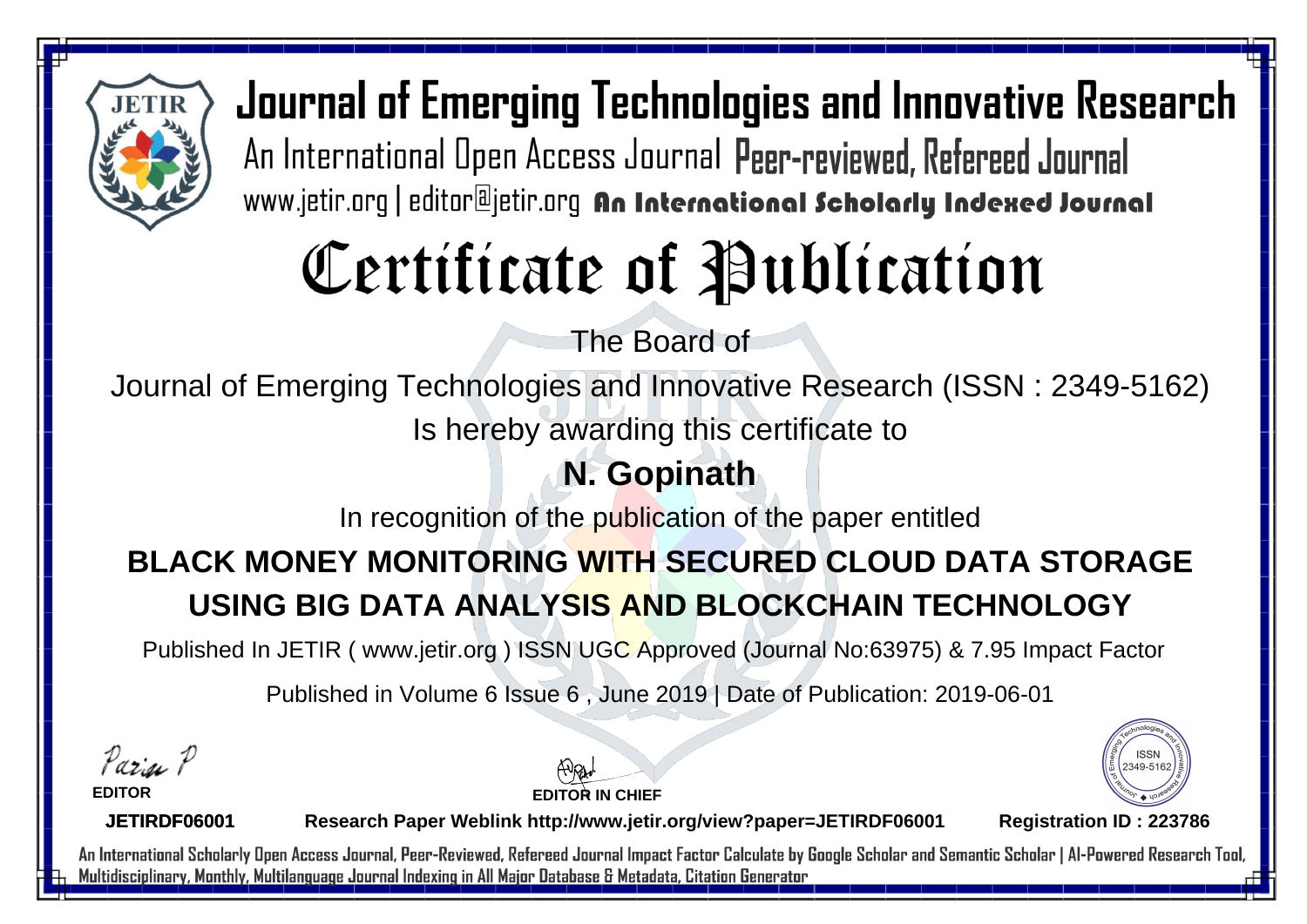

# Certificate of Publication

The Board of

Journal of Emerging Technologies and Innovative Research (ISSN : 2349-5162)

Is hereby awarding this certificate to

### **K. Akshay Kumar**

In recognition of the publication of the paper entitled

## **BLACK MONEY MONITORING WITH SECURED CLOUD DATA STORAGE USING BIG DATA ANALYSIS AND BLOCKCHAIN TECHNOLOGY**

Published In JETIR ( www.jetir.org ) ISSN UGC Approved (Journal No: 63975) & 7.95 Impact Factor

Published in Volume 6 Issue 6 , June 2019 | Date of Publication: 2019-06-01

Parin P

**EDITOR**

**EDITOR IN CHIEF**



**JETIRDF06001**

**Research Paper Weblink http://www.jetir.org/view?paper=JETIRDF06001 Registration ID : 223786**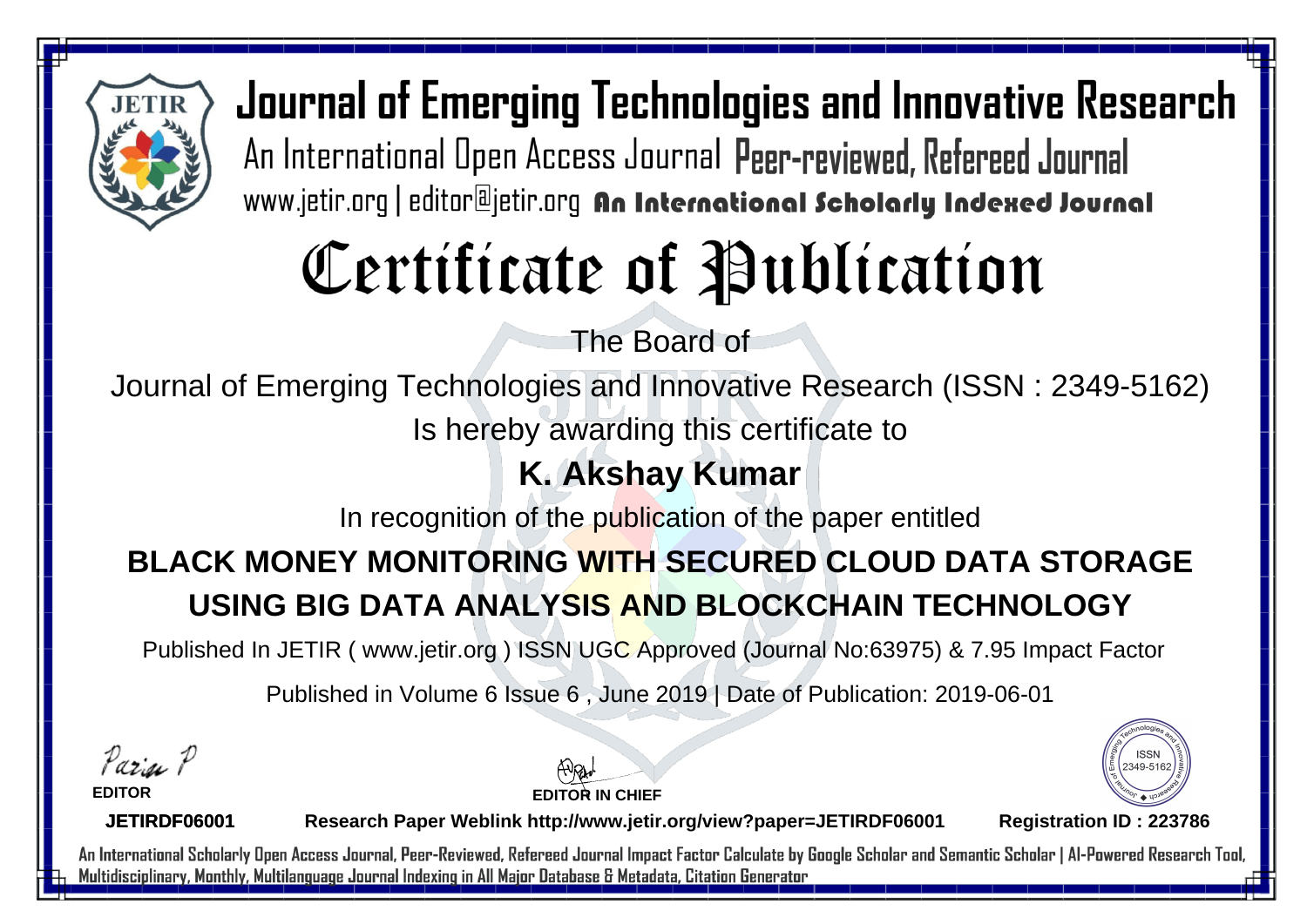

# Certificate of Publication

The Board of

Journal of Emerging Technologies and Innovative Research (ISSN : 2349-5162)

Is hereby awarding this certificate to

### **N. Praveen Sundaram**

In recognition of the publication of the paper entitled

## **BLACK MONEY MONITORING WITH SECURED CLOUD DATA STORAGE USING BIG DATA ANALYSIS AND BLOCKCHAIN TECHNOLOGY**

Published In JETIR ( www.jetir.org ) ISSN UGC Approved (Journal No: 63975) & 7.95 Impact Factor

Published in Volume 6 Issue 6 , June 2019 | Date of Publication: 2019-06-01

Parin P

**EDITOR**

**EDITOR IN CHIEF**



**JETIRDF06001**

**Research Paper Weblink http://www.jetir.org/view?paper=JETIRDF06001 Registration ID : 223786**